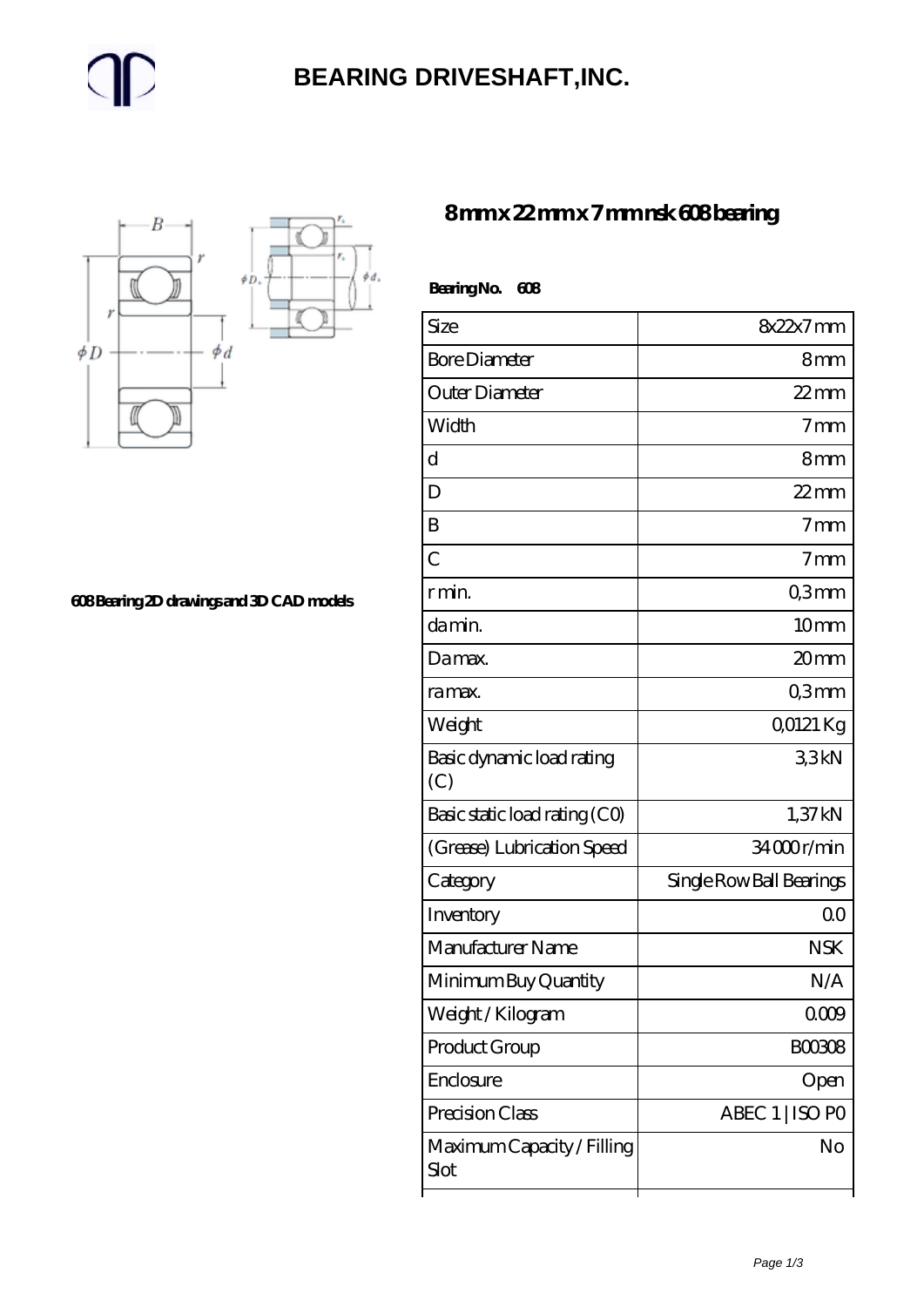# $\mathbb{P}$

## **[BEARING DRIVESHAFT,INC.](https://m.trendco-vick.com)**

| Rolling Element                  | <b>Ball Bearing</b>                                                                                                                                                         |
|----------------------------------|-----------------------------------------------------------------------------------------------------------------------------------------------------------------------------|
| Snap Ring                        | No                                                                                                                                                                          |
| <b>Internal Special Features</b> | No                                                                                                                                                                          |
| Cage Material                    | Steel                                                                                                                                                                       |
| Internal Clearance               | CO-Medium                                                                                                                                                                   |
| Inch - Metric                    | Metric                                                                                                                                                                      |
| Long Description                 | 8MM Bore; 22MM Outside<br>Diameter; 7MM Outer Race<br>Diameter, Open; Ball<br>Bearing, ABEC 1   ISO PO<br>No Filling Slot; No Snap<br>Ring, No Internal Special<br>Features |
| Category                         | Single Row Ball Bearing                                                                                                                                                     |
| <b>UNSPSC</b>                    | 31171504                                                                                                                                                                    |
| Harmonized Tariff Code           | 8482105068                                                                                                                                                                  |
| Noun                             | Bearing                                                                                                                                                                     |
| Keyword String                   | Ball                                                                                                                                                                        |
| Manufacturer URL                 | http://www.nskamericas.co<br>m                                                                                                                                              |
| Manufacturer Item Number         | 608                                                                                                                                                                         |
| Weight/LBS                       | $\Omega$ $\Omega$                                                                                                                                                           |
| Bore                             | 0.315 Inch   8 Millimeter                                                                                                                                                   |
| Outer Race Width                 | 0.276Inch   7 Millimeter                                                                                                                                                    |
| Outside Diameter                 | 0.866Inch   22 Millimeter                                                                                                                                                   |
| <b>SRI</b>                       | 204                                                                                                                                                                         |
| hidYobi                          | 608                                                                                                                                                                         |
| LangID                           | 1                                                                                                                                                                           |
| D                                | 22                                                                                                                                                                          |
| <b>SREX</b>                      | 003                                                                                                                                                                         |
| B                                | 7                                                                                                                                                                           |
| hidTable                         | ecat_NSESBM                                                                                                                                                                 |
| CQ                               | 140                                                                                                                                                                         |
| Oil rpm                          | 40000                                                                                                                                                                       |
|                                  |                                                                                                                                                                             |